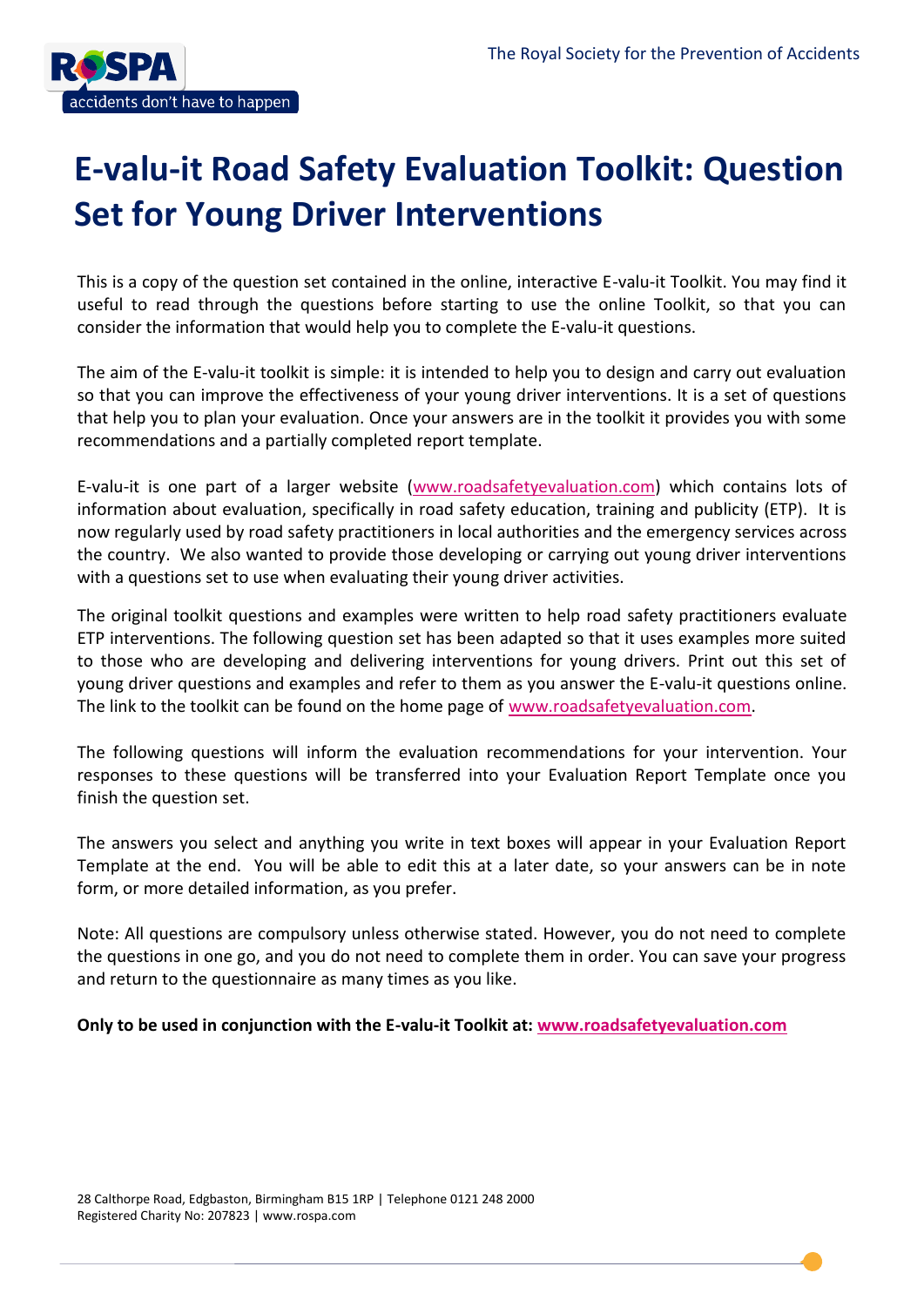

## **Before You Begin**

It will be useful to have a clear idea of the **aims and objectives** of your young driver activity. E-valu-it will not be able to generate any recommendations unless you complete these.

We also recommend you complete a **logic model** for your activity for young drivers. Information on how to create aims and objectives or a logic model can be found in the '[Evaluating Road Safety](http://www.roadsafetyevaluation.com/docs/practitioner-evaluation-guide.pdf)  [Education, Training and Publicity Projects: A Practitioner's Guide'](http://www.roadsafetyevaluation.com/docs/practitioner-evaluation-guide.pdf) on the website on the ['Evaluation](http://www.roadsafetyevaluation.com/resources/evaluationguides)  [Guides'](http://www.roadsafetyevaluation.com/resources/evaluationguides) page of the resources section.

This will help you to summarise the key information about your young driver intervention, what you will actually do and what you expect the outcomes to be. Having this information to hand will enable you to complete the online question set more quickly.

There are 16 questions in all, some of which have more than one component. This may seem like a lot but you can save your work and return to it at another time. All your responses will appear in the report template, saving you time at the report writing stage, so it is worth persevering.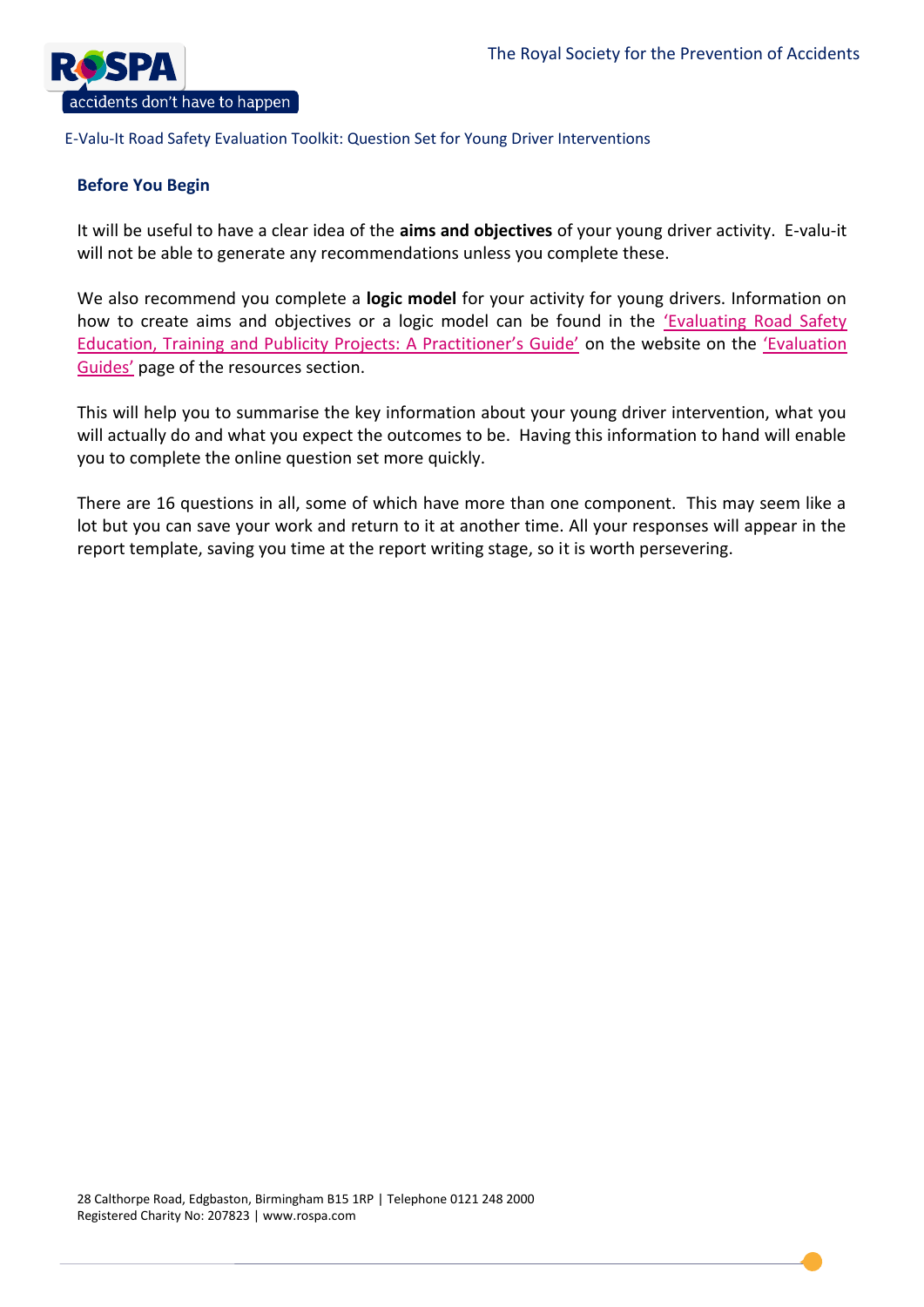

# **Questions**

**Q.1.** What is the specific issue(s) that your **young driver intervention** intended to address? (For example: **young drivers not wearing their seatbelt)**

Please give details:

Young drivers not wearing their seatbelts.

**Q.2.** What evidence have you used when designing your young driver intervention? *Please select all that apply and provide details of your selection(s) in the box provided.* 

|                      | Anecdotal observation                                                                     |  |
|----------------------|-------------------------------------------------------------------------------------------|--|
|                      | Systematic observation                                                                    |  |
|                      | Research and evaluation reports                                                           |  |
|                      | Complaints from the public                                                                |  |
|                      | Local Knowledge                                                                           |  |
|                      | Road Casualty data                                                                        |  |
|                      | <b>Traffic Speed Data</b>                                                                 |  |
|                      | <b>Traffic Volume Data</b>                                                                |  |
|                      | Recorded traffic offences                                                                 |  |
|                      | Demographic data (groups of young drivers that might be at greater risk e.g. young males) |  |
|                      | <b>Telematics</b>                                                                         |  |
|                      | There is no evidence yet                                                                  |  |
|                      | Other                                                                                     |  |
| Please give details: |                                                                                           |  |
|                      |                                                                                           |  |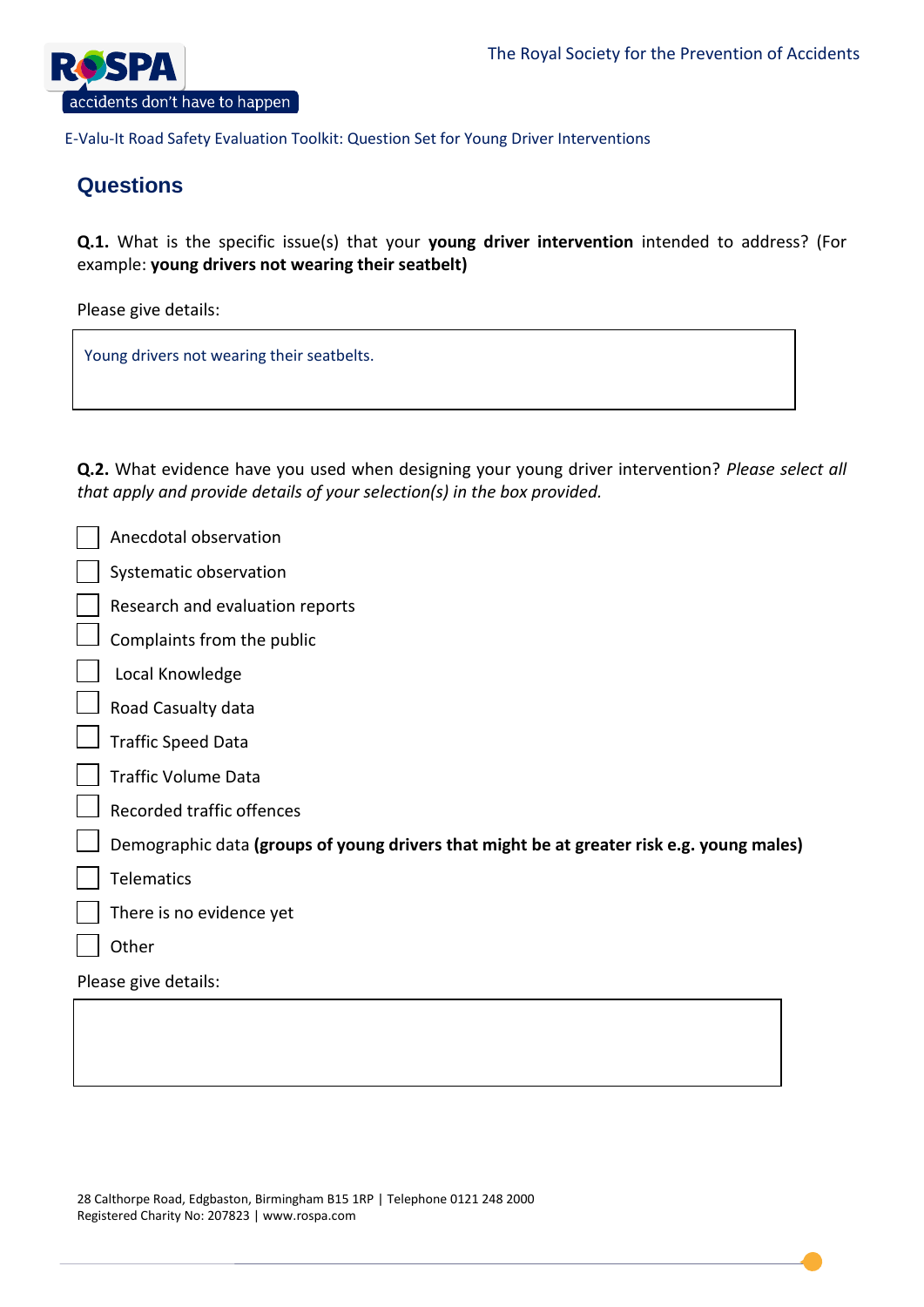

| Q3. What elements does your young driver intervention include? Please select all that apply and<br>provide details of your selection(s) in the box provided. |  |  |  |
|--------------------------------------------------------------------------------------------------------------------------------------------------------------|--|--|--|
| Large scale presentation (e.g. A presentation delivered to all students at several local sixth form                                                          |  |  |  |
| colleges)                                                                                                                                                    |  |  |  |
| Small scale presentation (e.g. Presentation to a specific group of young drivers such as those                                                               |  |  |  |
| who have been stopped by the police for not wearing their seatbelt)                                                                                          |  |  |  |
| Training courses (e.g. a course specifically designed for young drivers)                                                                                     |  |  |  |
| Poster campaign                                                                                                                                              |  |  |  |
| Leaflet campaign                                                                                                                                             |  |  |  |
| Web-based publicity (e.g. YouTube video clip about the dangers of not wearing seatbelts)                                                                     |  |  |  |
| Website which offers advice to young drivers                                                                                                                 |  |  |  |
| E-learning                                                                                                                                                   |  |  |  |
| Diversionary measure (e.g. an awareness course for young drivers who have been involved in a                                                                 |  |  |  |
| road traffic collision)                                                                                                                                      |  |  |  |
| Self-selecting training (e.g. young drivers advanced driving course)                                                                                         |  |  |  |
| One-to-one advice and training                                                                                                                               |  |  |  |
| <b>SMS</b> messaging                                                                                                                                         |  |  |  |
| Other                                                                                                                                                        |  |  |  |
| Please give details:                                                                                                                                         |  |  |  |
|                                                                                                                                                              |  |  |  |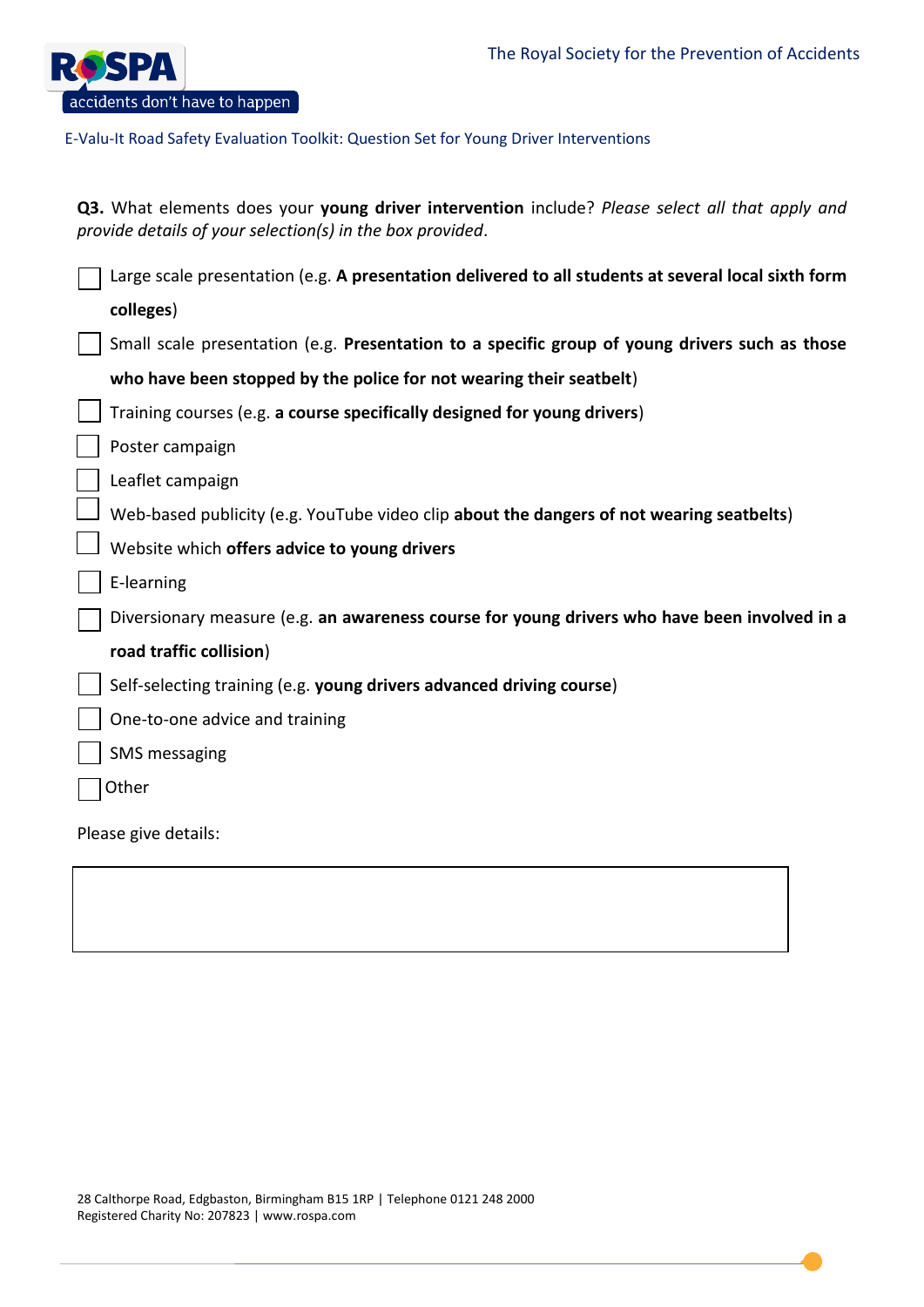

**Q.4.** What information do you have to support your chosen **young driver intervention**? (i.e. why do you think your particular **young driver intervention** will be effective in addressing the specific issue identified in question 1?) *Please select all that apply and provide details of your selection(s) in the box provided.*

| Continuation of existing practice                                                                                                                                                                                                                 |  |  |  |  |
|---------------------------------------------------------------------------------------------------------------------------------------------------------------------------------------------------------------------------------------------------|--|--|--|--|
| Replication of a young driver intervention elsewhere                                                                                                                                                                                              |  |  |  |  |
| Research and evaluation reports                                                                                                                                                                                                                   |  |  |  |  |
| Professional/expert advice                                                                                                                                                                                                                        |  |  |  |  |
| There is no information yet                                                                                                                                                                                                                       |  |  |  |  |
| Other                                                                                                                                                                                                                                             |  |  |  |  |
| Please give details:                                                                                                                                                                                                                              |  |  |  |  |
| Q5. Have you identified aims for your young driver intervention?                                                                                                                                                                                  |  |  |  |  |
| Yes<br>No                                                                                                                                                                                                                                         |  |  |  |  |
| Q5a. What and who do you hope to change by your young driver intervention?<br>This is your aim and should relate to a measurable outcome. For example: To increase the number of<br>young drivers wearing their seatbelt.<br>Please give details: |  |  |  |  |
| To increase the number of young drivers wearing their seatbelt.                                                                                                                                                                                   |  |  |  |  |

**Q.5b.** By when do you hope to achieve your aim(s)? For example: **within three months of participation in the workshop.** 

Please give details: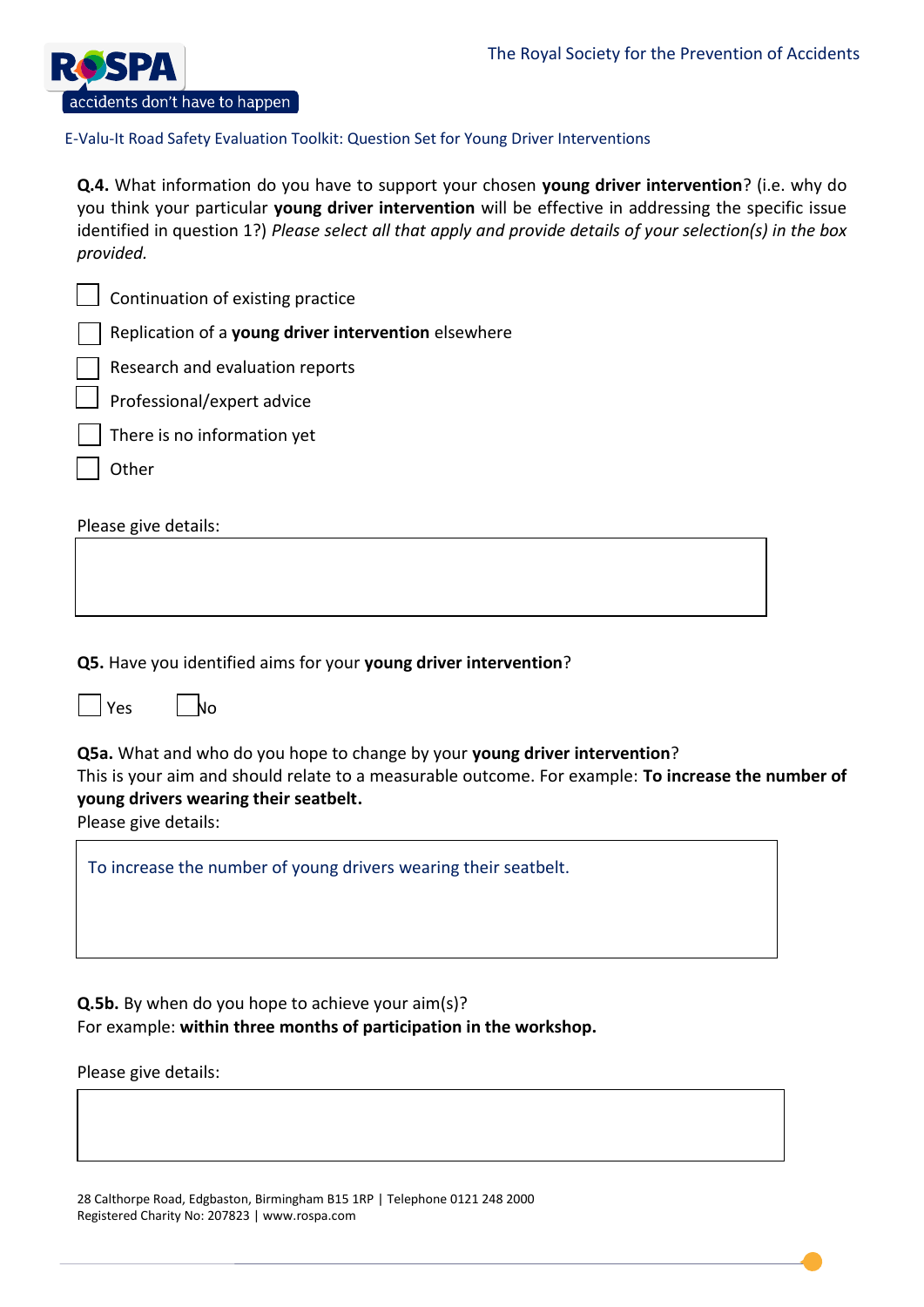

**Q.6.** Have you identified objectives for your **young driver intervention**?

|  | lNo |
|--|-----|
|--|-----|

**Q6a.** Please state your objectives. Your objectives should be SMART (specific, realistic measurable and time based) and are the 'how' of your **young driver intervention** – how you intend to achieve your aims.

For example: To increase rear seat belt usage by young (17-25) passengers by 10% within 3 months of the workshop.

**Q7.** Is your **young driver intervention** delivered alone or in conjunction with **other activities**? **(For example, if the activity is an education workshop to encourage young drivers to wear their seatbelt, are you also doing other things to increase the number of young drivers wearing their seatbelt?)** (Please select one).

**Other interventions (such as a poster campaign about the dangers of not wearing a seatbelt).**

Enforcement **interventions (such as the police targeting times/locations).**

Not delivered in conjunction with any other intervention.

**Q8.** Does your **young driver intervention** consist of a single type of **intervention** or is it a programme

of **interventions**? (please select one)

Stand-alone **intervention** (e.g. just an **educational workshop about general driver and passenger safety, including seatbelt wearing)**

Programme of **interventions** (e.g. **an educational workshop about general driver and passenger safety, including seatbelt wearing and a poster campaign about the dangers of not wearing a seatbelt**)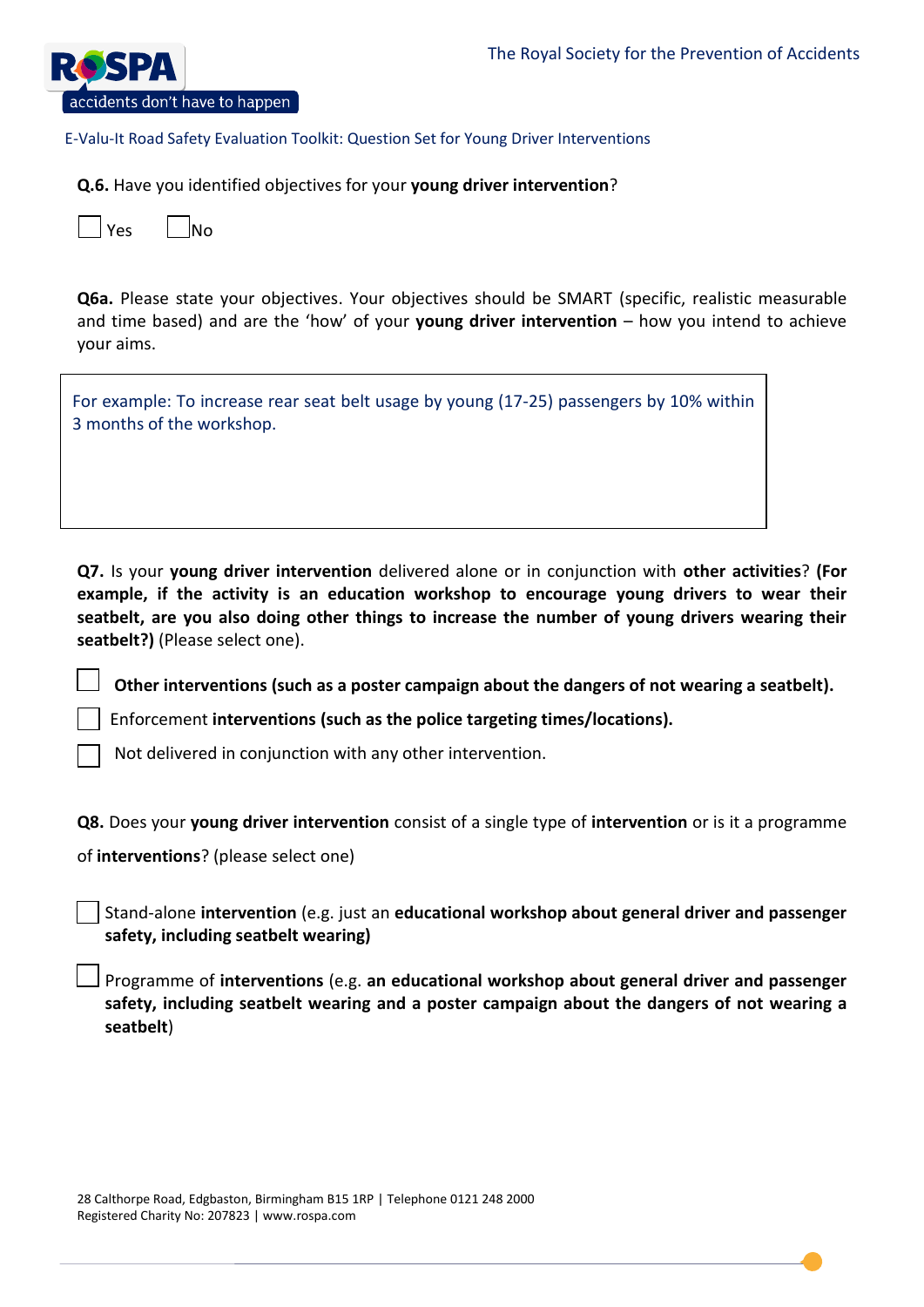

**Q9.** Approximately how many people will be exposed to your **young drivers intervention**? For example: **2000 young drivers attended a road safety workshop about general driver and passenger safety, including seatbelt wear.** This helps to target your **young driver intervention**. (Please enter number)

2000

Don't know

Don't Know

**Q10.** Of those, how many do you expect to influence? For example: **400 of those who attend will modify their behaviour** (Please enter number). Choose one figure to enter in the box below.

400

Don't know

## **Q11.** Start date of the **young driver intervention**: (dd/mm/yy)

29/07/2016

## **Q12.** End date of the **young driver intervention**: (dd/mm/yy)

30.09.2016

Not known

**Q13.** What do you expect the total financial cost of the **young driver intervention** to be?

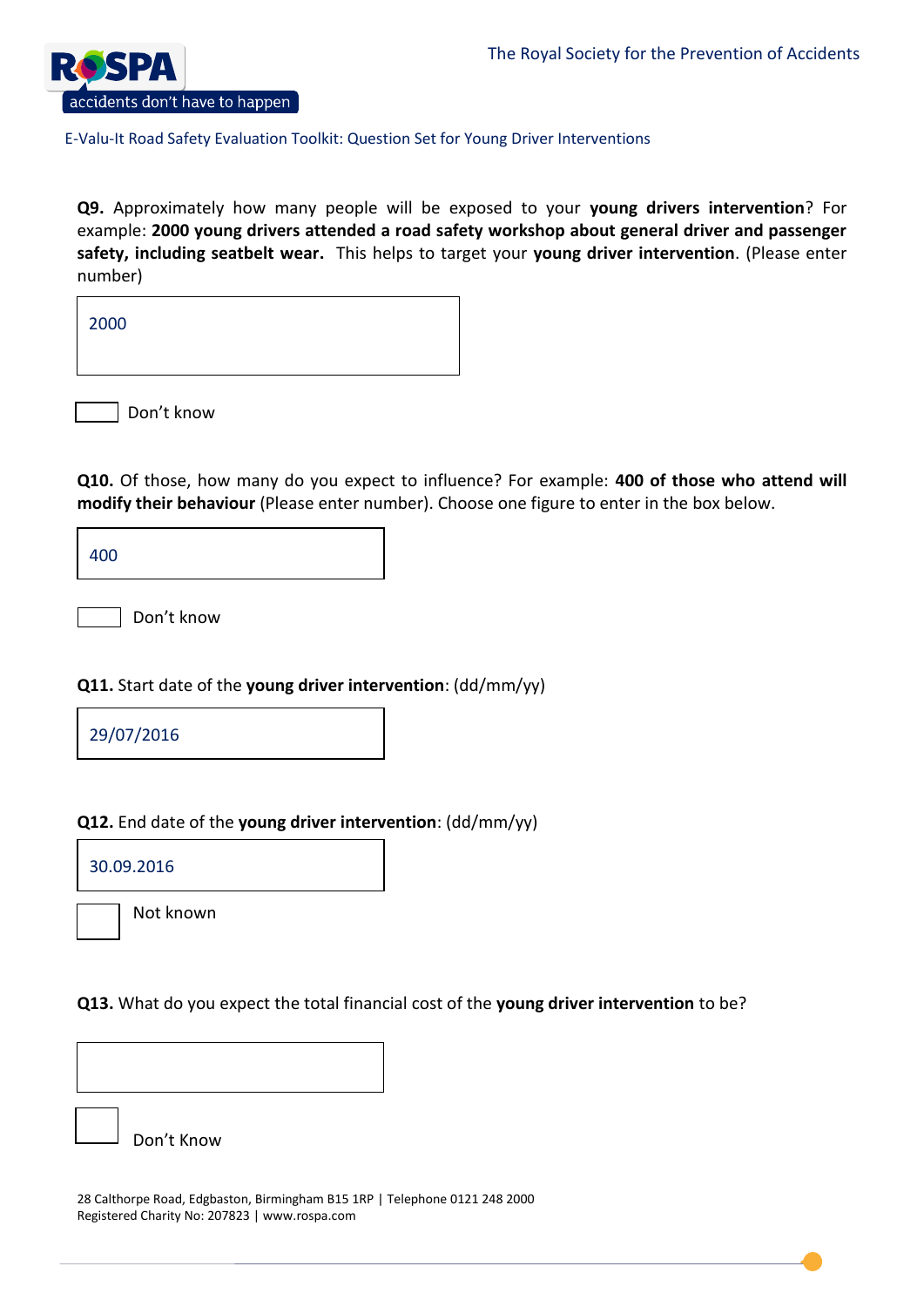

**Q13a.** What proportion of the total budget for the **young driver intervention** are you expecting to spend on its evaluation? *(Please select one)*

Zero % 1-4 % 5-10 % More than 10%

Don't Know

**Q14.** What is the purpose of the evaluation? (Think about what you intend to use the results for). (*Please select one)*

To improve the **young driver intervention**

To show the effectiveness of the **young driver intervention**

Both

**Q15.** What stage are you at in planning your **young driver intervention**? *(Please select one)* 

Planning Planned but not delivered Delivering Delivered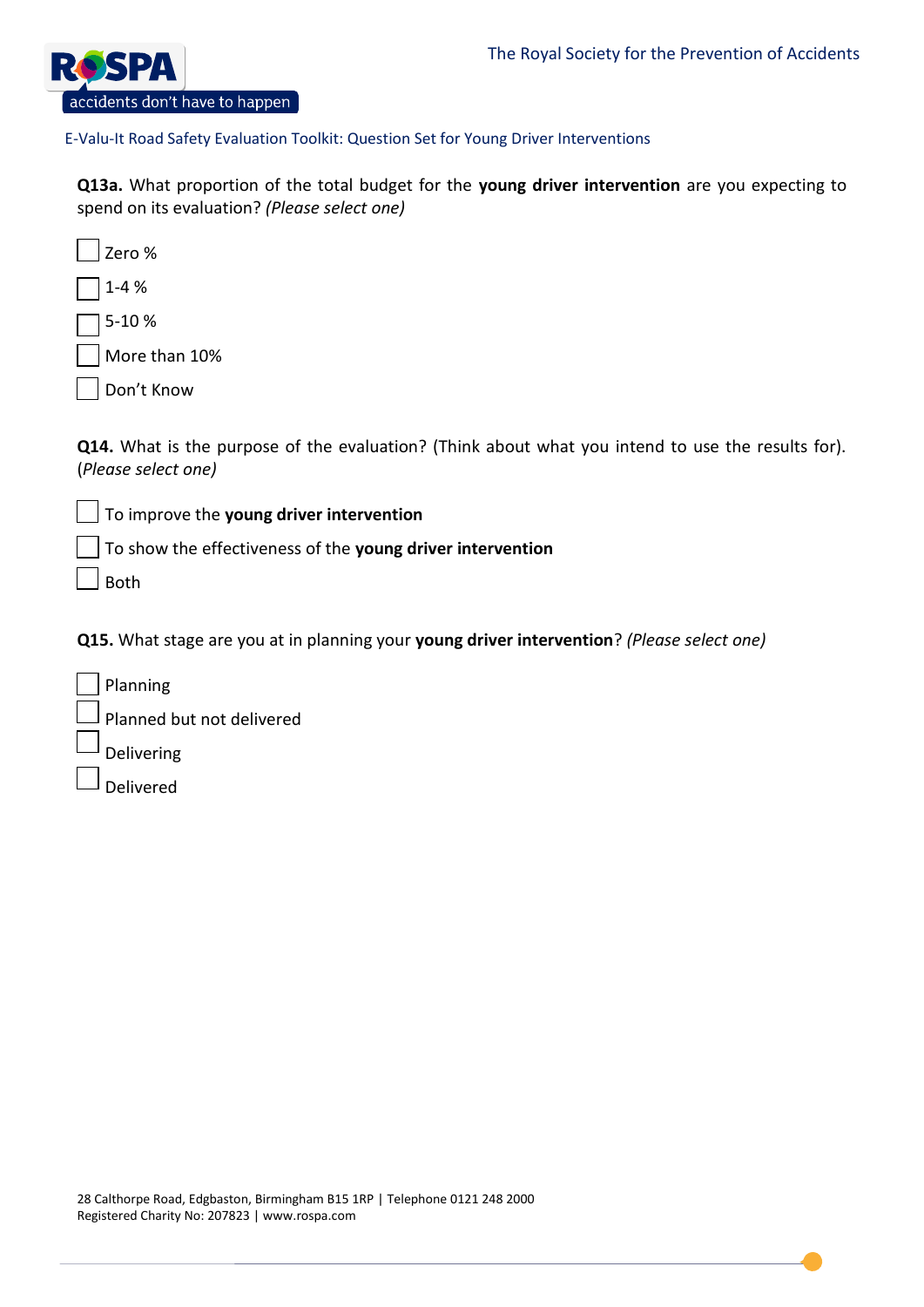

There are three ways to measure progress towards your aim(s). Please read through the following options and decide which type(s) of indicator you intend to use to answer Q16.

In the example below remember that the aim of the young driver intervention was: To increase the number of young drivers wearing their seatbelt. The objective was: To increase rear seat belt usage by young (17-25) passengers by 10% within 3 months.

Option 1: Monitoring indicator: For example: How many young drivers have been trained on the dangers of not wearing a seatbelt.

Option 2: Short-term outcome: For example: The number of young drivers wearing a seatbelt after attending the workshop.

Option 3: Long-term Outcome: For example: The number of young people observed not wearing a seatbelt.

**Q16.** How do you intend to measure progress towards your aim(s)? (You can select more than one)

Option 1: Monitoring Indicator

Option 2: Short-term Outcome

Option 3: Long-term Outcome

**Q16 (1a).** Please describe the data you will use for monitoring:

For example: The number of young drivers who have participated in the young driver workshop.

**Q16 (2a).** Please describe the data you will use for your short-term outcome.

For example: The number of young drivers who say they wear their seatbelt after the workshop.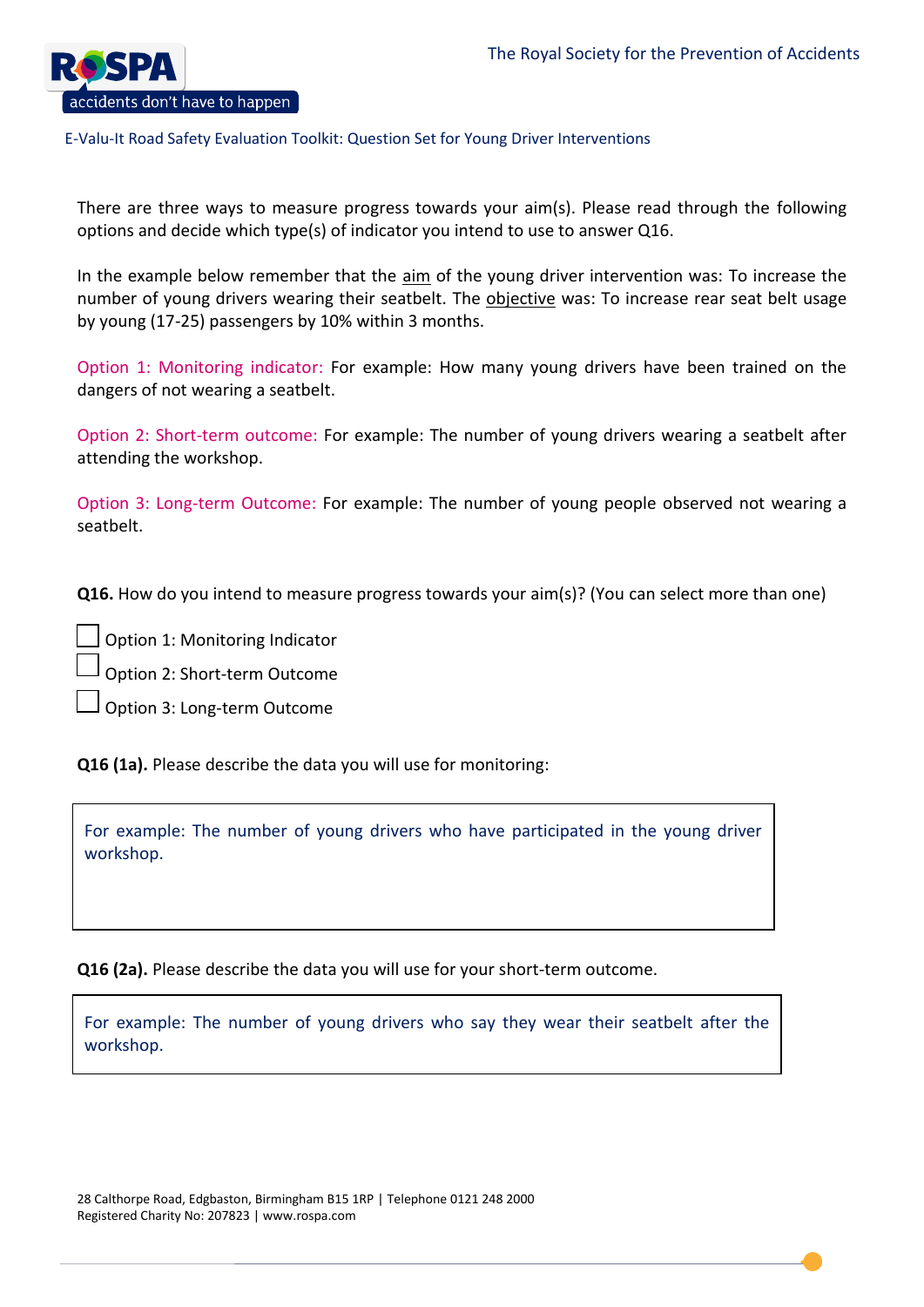

**Q16 (2b).** How can the data tell you if you have achieved your aim? This is your 'theory of change'.

For example: An increased awareness of the risks of not wearing a seatbelt and an increase in the number of young drivers wearing their seatbelt after attending the workshop.

**Q16 (2c).** Will you collect any before measurements of your **long-term outcome**? For example: An observation of number of young people not wearing seatbelts on a college car park, before any training on the risks of not wearing a seatbelt took place. Even if you are currently delivering or have already delivered the young driver intervention you can still collect some form of before measurement.

|                             | $\frac{1}{2}$ Yes $\longrightarrow$ Skip next question (16.3c) |
|-----------------------------|----------------------------------------------------------------|
| $\overline{\phantom{a}}$ No |                                                                |

**Q16 (2c.1).** Please state why you will not be collecting any before measurements.

**Q16 (2d).** By how much do you hope to change the situation you are measuring in the short-term outcome?

For example: a 15% increase in 17-25 year old drivers wearing their seatbelt after attending the workshop.

**Q16 (3a).** Please describe the data you will use for your long-term outcome.

For example: The number of young people observed not wearing a seatbelt.